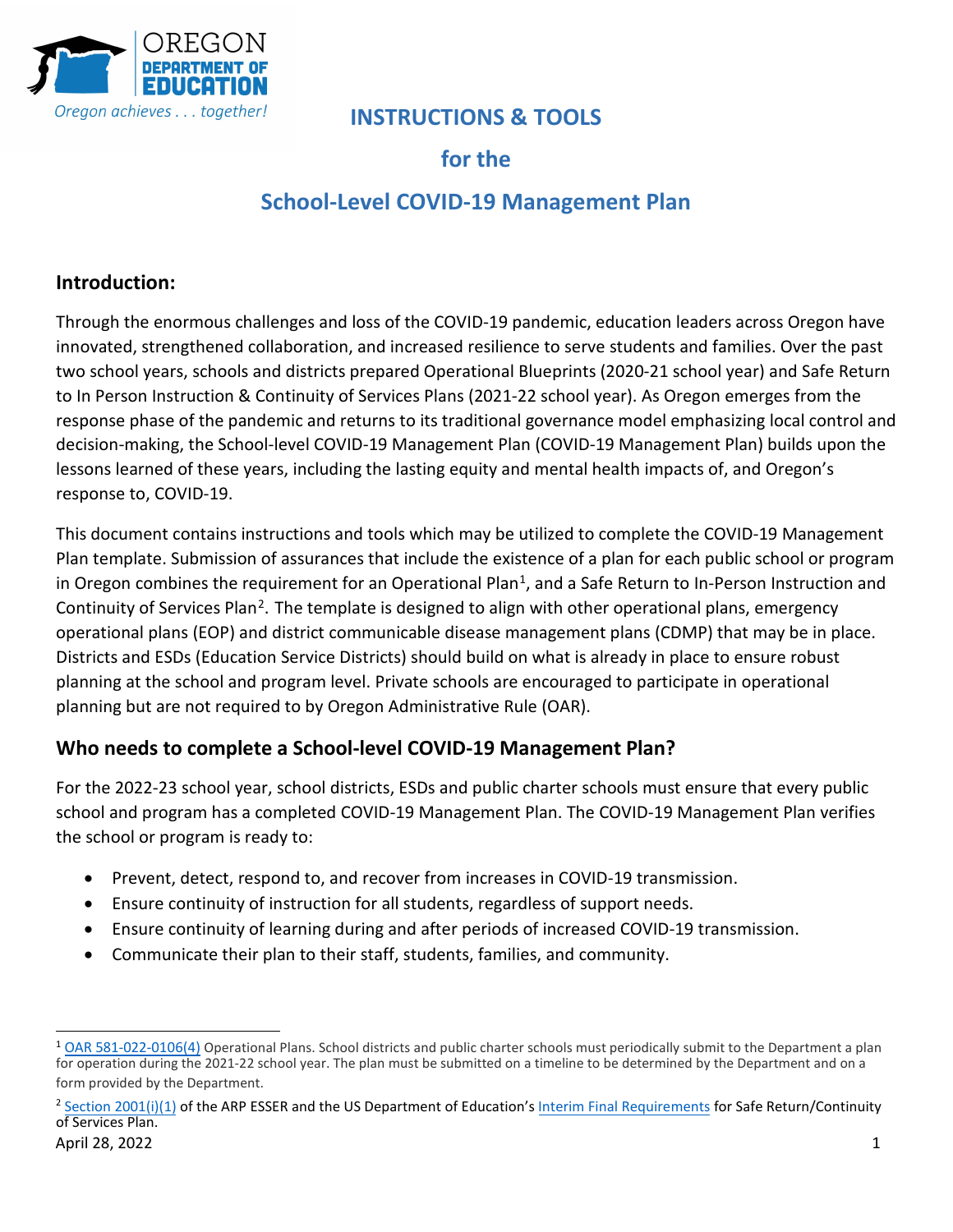### **Submitting Assurances, no later than August 26, 2022**

Before the start of the school year and no later than August 26, 2022, Districts, ESDs, and public charter schools will **submit** to the Oregon Department of Education (ODE) a set of assurances that:

- 1. A School-Level COVID-19 Management Plan is in place for every public school, public charter school, or program that is not covered by a school plan (including a link to where these plans are available to the public).
- 2. Schools engaged an intentional process to center equity and mental health and well-being in COVID-19 Management Plan.
- 3. Commitment to regularly train school staff in the COVID-19 Management Plan.
- 4. A link to the district's or charter school's communicable disease management plan.
- 5. District or charter school has an up-to-date emergency operations plan.
- 6. Certifications required for ESSSER III funding via the Safe Return plan.

Questions related to the COVID-19 Management Plan requirement or template can be sent to ODECOVID19@ode.oregon.gov

### **How to use this document to complete the plan template:**

This document mirrors the template in structure offering additional content to further understanding, suggested resources for review, details on completing each numbered table, and training tools in sections 1 and 3 to assist with practicing the plan. The instructions are designed to accompany the template and are laid out by section, then table number.

#### **Template Instructions & Tools:**

ODE, the Oregon Health Authority (OHA) and the Oregon School Nurses Association (OSNA) co-developed this template as a guide to school-level COVID-19 management planning for the 2022-23 school year. Districts, schools, or programs may use a format that best supports planning and alignment locally while ensuring that the plan includes the content and components laid out in the template.

The template is designed to assist schools and programs with school-level COVID-19 management in three sections:

- 1. Clarifying Roles and Responsibilities.
- 2. Equity and Mental Health Supports: Preparing a plan which centers equity and mental health supports.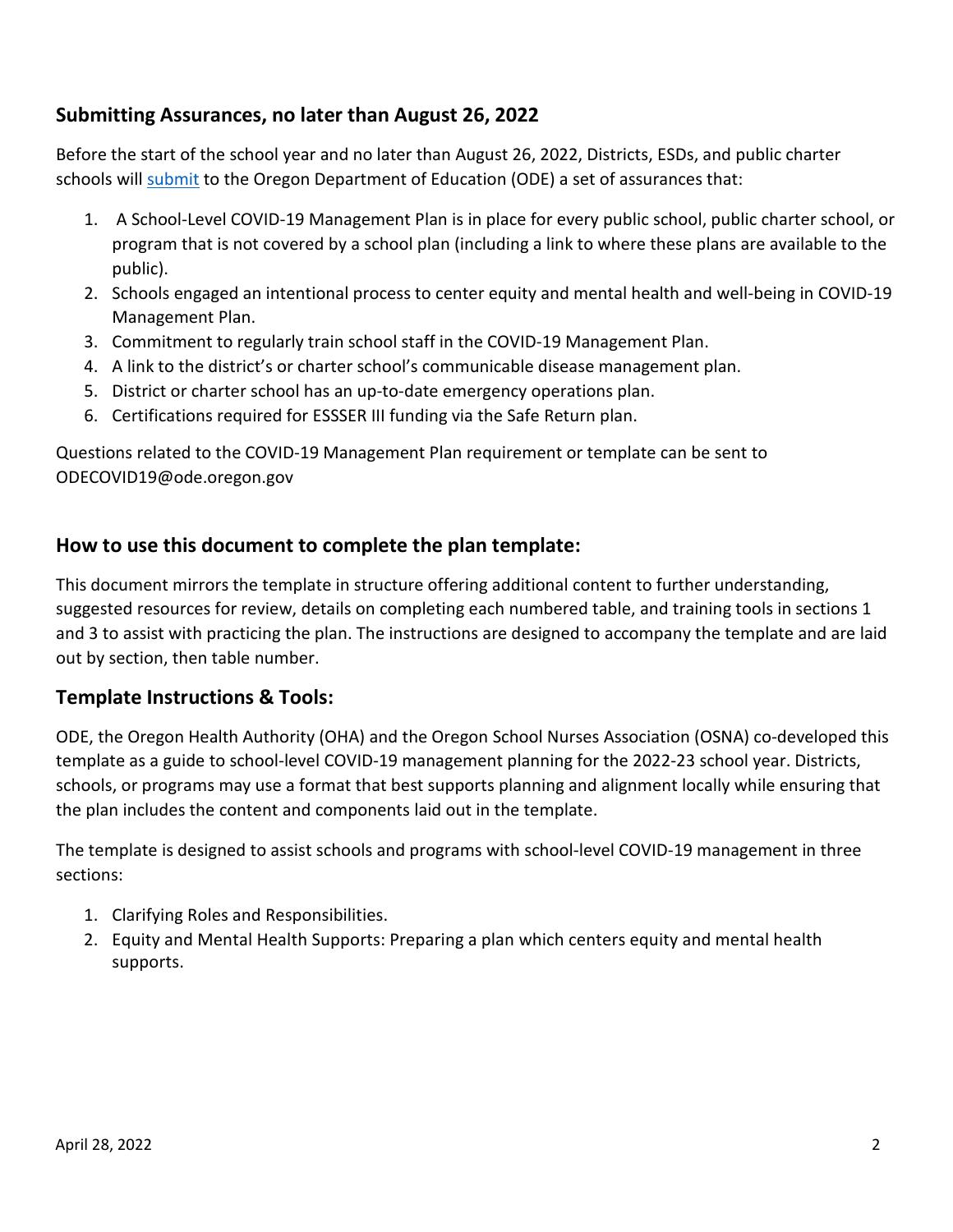3. COVID-19 Outbreak Prevention<sup>3</sup>, Response<sup>4</sup>, & Recovery<sup>5</sup>: Implementing mitigation activities, responding to increases in transmission, resuming regular activities, and debriefing actions to improve process.

**On the Title Page**, please add your logo and fill out the requested information for your school, district, or program.

Schools are encouraged to reference existing policies, protocols, procedures, and plans already in use at the ESD, district and school levels. Existing district-level Communicable Disease Management Plans (CDMPs), Exposure [Control Plans,](https://osha.oregon.gov/OSHARules/div2/div2Z-1030-bloodborne.pdf) [Emergency Operations](https://www.oregon.gov/ode/schools-and-districts/grants/Pages/School-Safety-and-Emergency-Management-Contacts.aspx) Plans (EOPs) and established pandemic plans are critical to ensure health and safety in school. In fact, Oregon has several laws that confer certain responsibilities on school administrators.

- [OAR 581-022-2220,](https://secure.sos.state.or.us/oard/viewSingleRule.action?ruleVrsnRsn=145269) Health Services
- [OAR 581-022-2225,](https://secure.sos.state.or.us/oard/viewSingleRule.action?ruleVrsnRsn=145271) Emergency Plans and Safety Programs
- [OAR 333-019-0010,](https://secure.sos.state.or.us/oard/viewSingleRule.action?ruleVrsnRsn=287268) Disease Related School, Child Care, and Worksite Restrictions: Imposition of Restrictions

With appropriate planning and prevention strategies in place, schools can reduce the need for school exclusions and ensure that all students have access to a full school year. Ideally, the School-level COVID-19 Management Plan will align with other plans and will assist in the development and ongoing improvement of key operational response to COVID-19.

ODE's [School Safety and Emergency Management](https://www.oregon.gov/ode/schools-and-districts/grants/Pages/School-Safety-and-Emergency-Management-Contacts.aspx) program provides regional School Emergency Management Consultants who are available to help develop and implement any component of a high-quality school Emergency Operations Plan (EOP). You can contact this program [here.](https://www.oregon.gov/ode/schools-and-districts/grants/Pages/School-Safety-and-Emergency-Management-Contacts.aspx)

**In Table 1**, schools have the option to link to policies, protocols, procedures and plans currently in place such as communicable disease management plan, exclusions policies, isolation plans, policies regarding vaccination for educators and emergency planning. Schools may also proceed to Section 1: Clarifying Roles and Responsibilities if they do not wish to cite existing plans or policies, etc.

## **Section 1. Clarifying Roles and Responsibilities**

Identifying roles central to communicable disease management and clarifying responsibilities related to communicable disease response is a first step in keeping communities healthy and safe. In general, decisions of school health and safety reside with school and district officials. School/district administrators should

<span id="page-2-0"></span><sup>3</sup> **Prevention** is defined within this document as the capabilities necessary to avoid, deter, reduce or eliminate the communicable disease by lessening the impact.

<span id="page-2-1"></span><sup>4</sup> **Response** is defined within this document as the capabilities necessary to stabilize a communicable disease case or outbreak once it has been discovered.

<span id="page-2-2"></span><sup>5</sup> **Recovery** is defined within this document as the capabilities necessary to assist schools affected by a communicable disease event in restoring the learning environment and improving the overall process. April 28, 2022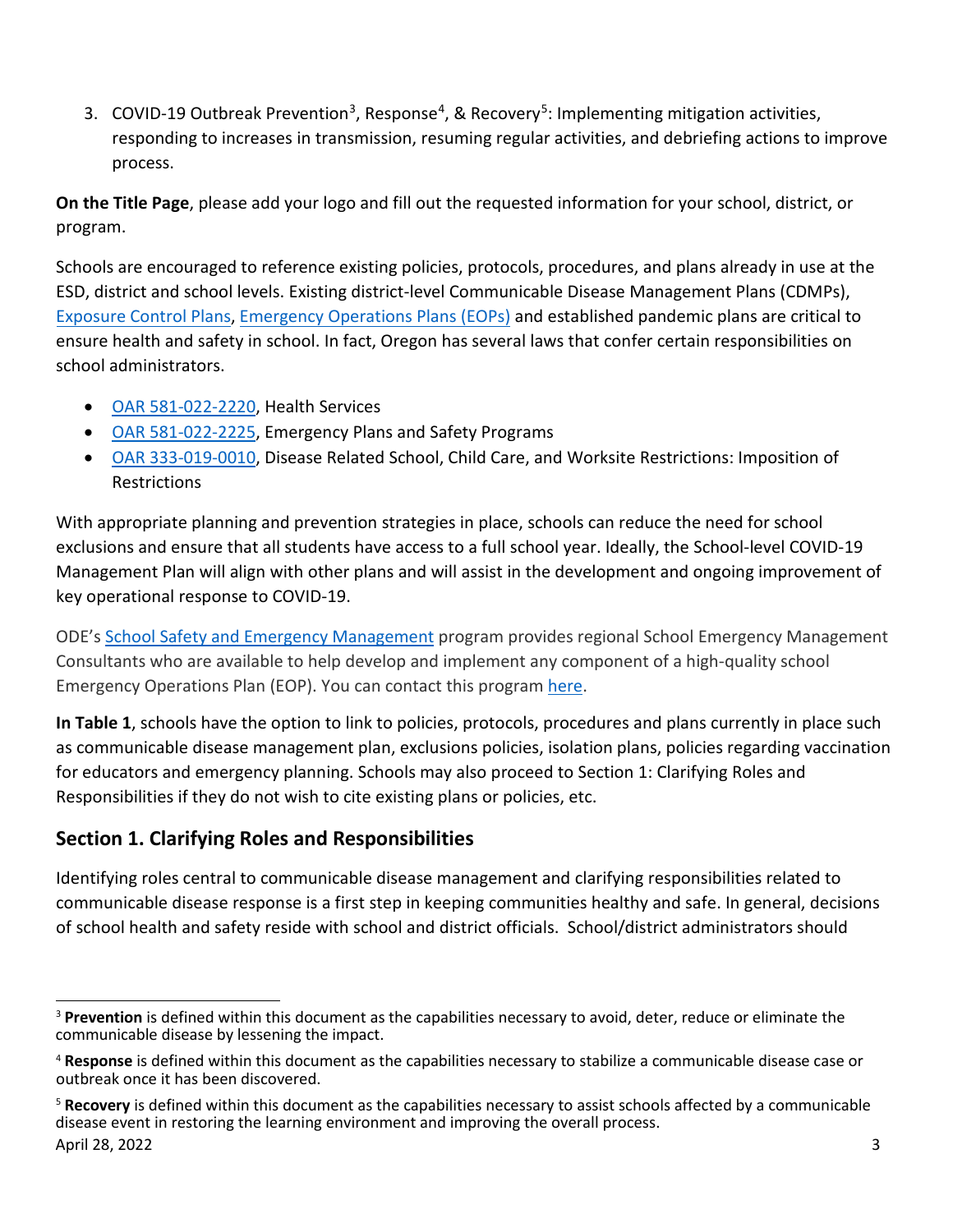consult a variety of individuals when making decisions about health and safety in school, including consolation with local public health officials.

Identifying individuals to fill roles and responsibilities ensures direction, control, and coordination in response to increases in COVID-19 transmission. Proactively planning, preparing, and practicing assigned roles within a school, district or community setting allows for both operationalizing the work and responding effectively to a communicable disease event. Diverse teams should encompass licensed or trained health staff, where available, to assist in identifying and responding to communicable disease. Teams should also include or collaborate with health professionals such as school nurses; mental and behavioral health providers; dental providers; physical, occupational, speech, and respiratory therapists; and School Based Health Center (SBHC) staff giving due consideration to the services delivered in school and thinking through the needs of students receiving these services within a school setting. Each identified staff member will participate in the development of the plan and be a part of the response team when an incident of communicable disease is identified. Staff tasked with each role should be familiar with their role and, ideally, will have practiced their role prior to responding to an event. Teams can do this by utilizing the training tool at the end of this section.

**In Table 2**, review each role along with the suggested responsibilities and identify an individual to fill each role by adding their name and title to the table. Identifying an alternative individual is also recommended. While a team is recommended, members of the team can fill multiple roles to align with school staffing and existing role within the school. **NOTE:** School districts that have Emergency Operations Plans that identify these or similar roles are welcome to refer to those plans.

- 1. Building Lead / Administrator
- 2. School Safety Representative/Officer
- 3. Health Representative
- 4. School Support Staff as needed
- 5. Communications Lead
- 6. District Level Leadership Support
- 7. Main Contact within Local Public Health Authority (LPHA)
- 8. Others as identified by team

**TRAINING TOOL:** Your school team can practice their roles by sitting together and working through these four scenarios.

Scenario 1: A parent of a 3<sup>rd</sup> grader and 5<sup>th</sup> grader reports that their children have tested positive for COVID-19. The parents are unsure where they may have contracted the virus. The children attended school the previous day.

Scenario 2: After lunch, four students are ill with the primary symptoms of COVID-19. They are all from the same classroom.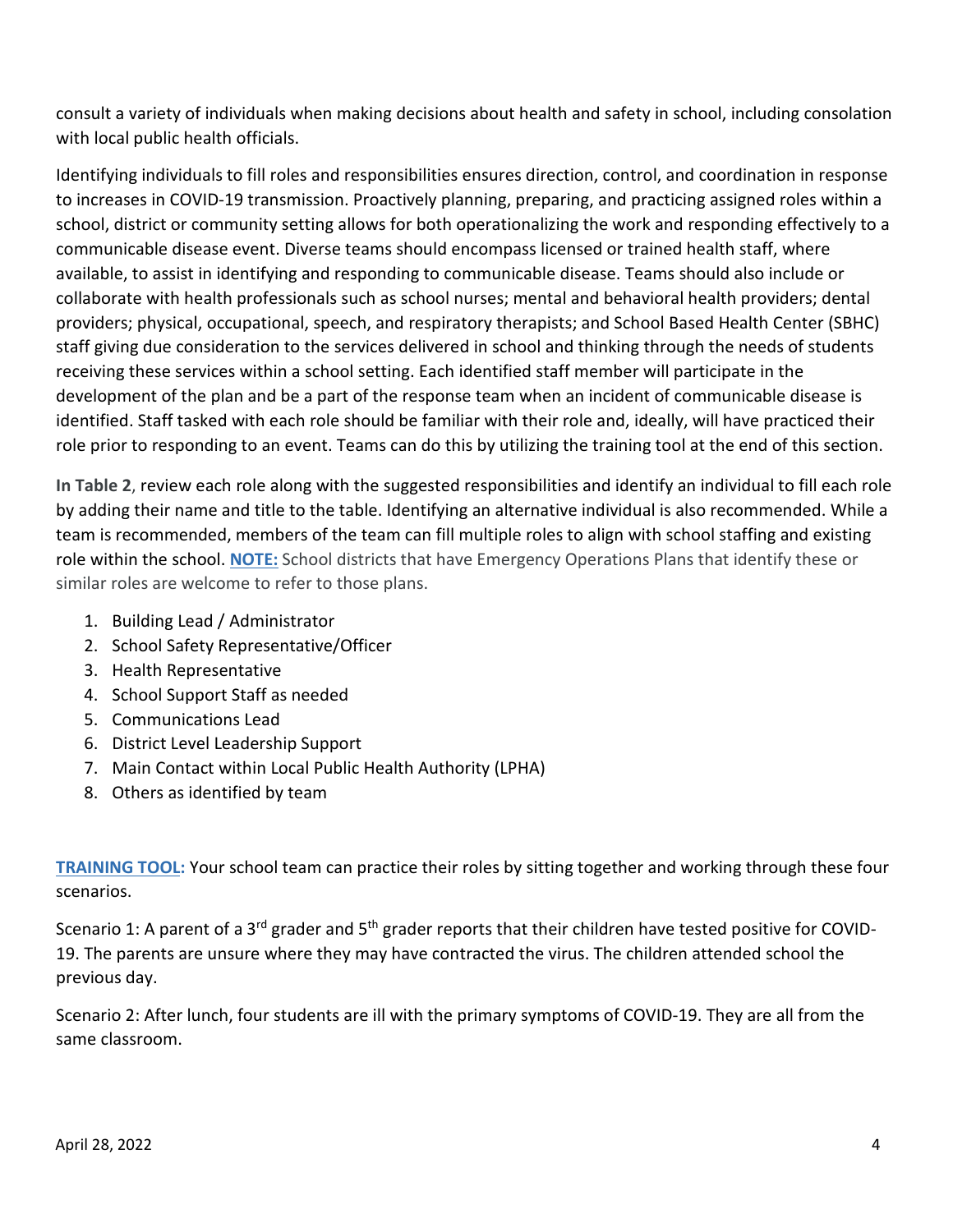Scenario 3: A staff member who teaches music at two elementary schools in the district was diagnosed with COVID-19. The teacher taught at both schools yesterday but left early due to illness, taking a COVID-19 at home test and receiving a positive result.

Scenario 4: A classroom of 30 individuals has three cases of COVID-19. Exposure testing is offered to the class and 3 additional cases are detected.

## **Section 2. Equity and Mental Health - preparing a plan which centers equity and supports mental health**

Preparing a school to manage COVID-19 requires an inclusive and holistic approach to protect access to inperson learning for all students. In this section suggested resources are offered to help prepare for COVID-19 management while centering an equitable and caring response.

#### **Centering Equity:**

ODE is committed to promoting educational systems that support each child's identity, health and well-being, beauty, and strengths. Equity should be central to informing every decision. This template is operational in nature and every decision is likely to disproportionately impact those whom existing systems most marginalize, as well as historically underserved communities, by exacerbating existing conditions of inequity. Schools should apply an equity-informed, antiracist, and anti-oppressive framework to decision making to promote culturally sustaining and revitalizing education that supports every child. ODE recommends communicable disease planning, including COVID-19 management planning be inclusive of, but not limited to, the following groups in order to incorporate their expertise, lived experience, and wisdom.

- school and district-based administrators;
- teachers, including specialists (special education, arts, technology, etc.);
- other school staff including mental health and nursing staff, front office staff, nutrition services, transportation services, and custodial services; and
- parents and others

In centering equity, schools and programs need to think carefully about additional COVID-19 mitigation measures that may be implemented or needed as accommodations for students at increased risk of severe COVID-19 illness due to cognitive or developmental function or who are at increased risk of negative impact/complications related to immunocompromised health status. Staff and school administrators, in partnership with school nurses or other school health providers, should work with interdisciplinary teams to address individual student needs.

**On page 6,** identify, describe, and insert a hyperlink to existing district or school plans and tools that can be utilized when centering equity in prevention, response, and recovery from incidents of COVID-19. Some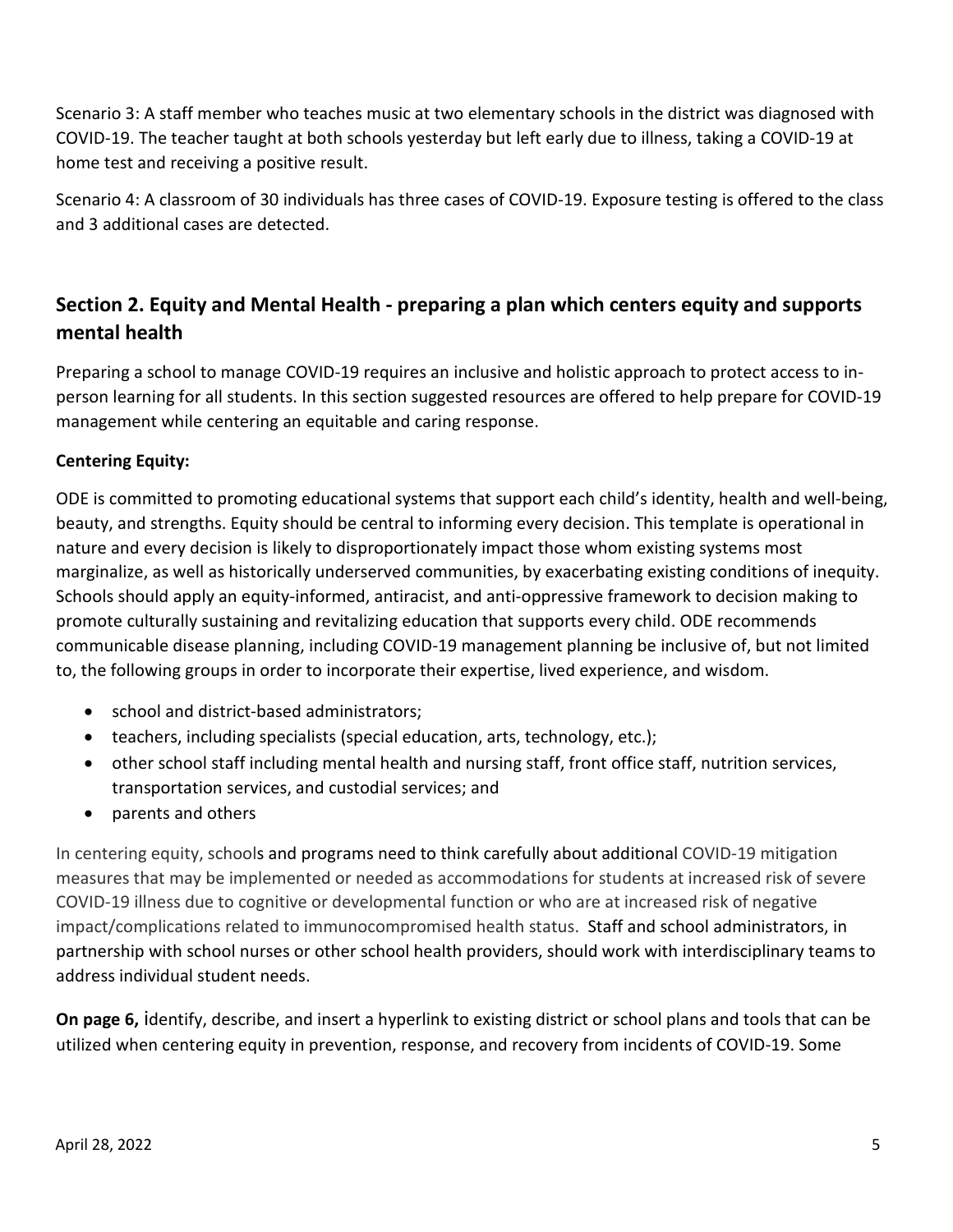examples you might include in this list are district or school equity plans/stances/lenses/decision tools, existing agreements or community engagement or consultation models, Tribal Consultation<sup>[6](#page-5-0)</sup>, etc.

**Also on page 6,** take time to familiarize staff who are part of the response team with the statewide tools and data to inform decision making.

| <b>Suggested Resources:</b> |                                                                       |
|-----------------------------|-----------------------------------------------------------------------|
|                             | <b>Equity Decision Tools for School Leaders</b>                       |
| 2.                          | <b>Oregon Data for Decisions Guide</b>                                |
| 3.                          | Oregon's COVID-19 Data Dashboards by Oregon Health Authority COVID-19 |
| 4.                          | <b>Data for Decisions Dashboard</b>                                   |
| 5.                          | <b>Community Engagement Toolkit</b>                                   |
| 6.                          | <b>Tribal Consultation Toolkit</b>                                    |

**In Table 3,** respond to three prompts within the Planning for Equity table, describing how your school places equity at the center when planning for increases in COVID-19 transmission.

- Describe how you identify those in your school setting that are disproportionately impacted, including those who have lost caregivers to COVID-19, and which students and families may need additional support.
- Describe the process by which the school will implement a differentiated plan for those who are disproportionately impacted, historically underserved or at higher risk of negative impacts or complications related to COVID-19.
- What support, training or logistics needs to be in place to ensure that the named strategies are understood, implemented, and monitored successfully.

### **Mental Health Supports:**

Schools are encouraged to continue to prioritize cultivating care, connection and community to support the mental, emotional, and social health and well-being of students, families, staff, and administrators.

ODE recommends that schools and districts include the following actions in their plans.

- 1. Making time and space for daily care and connection activities. See [Care and Connection Activities](https://www.oregon.gov/ode/students-and-family/healthsafety/Documents/Care%20and%20Connection%20Week%20Activities.pdf) and [Preparing for Breaks and Transitions with Care and Connection](https://www.oregon.gov/ode/students-and-family/equity/SchoolSafety/Documents/Preparing%20for%20Breaks%20and%20Transitions%20With%20Care%20and%20Connection.pdf) for ideas.
- 2. Giving staff permission and dedicated time daily to create opportunities in the classroom and the school building to focus exclusively on care, connection and community building.
- 3. Explicitly giving staff permission and time to employ creative, expressive teaching and learning strategies (see Care [and Connection Activities\)](https://www.oregon.gov/ode/students-and-family/healthsafety/Documents/Care%20and%20Connection%20Week%20Activities.pdf) to ensure strengths-based, trauma-informed, equity-

<span id="page-5-0"></span><sup>6</sup> Tribal Consultation is a separate process from stakeholder engagement; consultation recognizes and affirms tribal rights of selfgovernment and tribal sovereignty, and mandates state government to work with American Indian nations on a [government-to](https://www.justice.gov/archive/otj/Presidential_Statements/presdoc1.htm)[government](https://www.justice.gov/archive/otj/Presidential_Statements/presdoc1.htm) basis*.*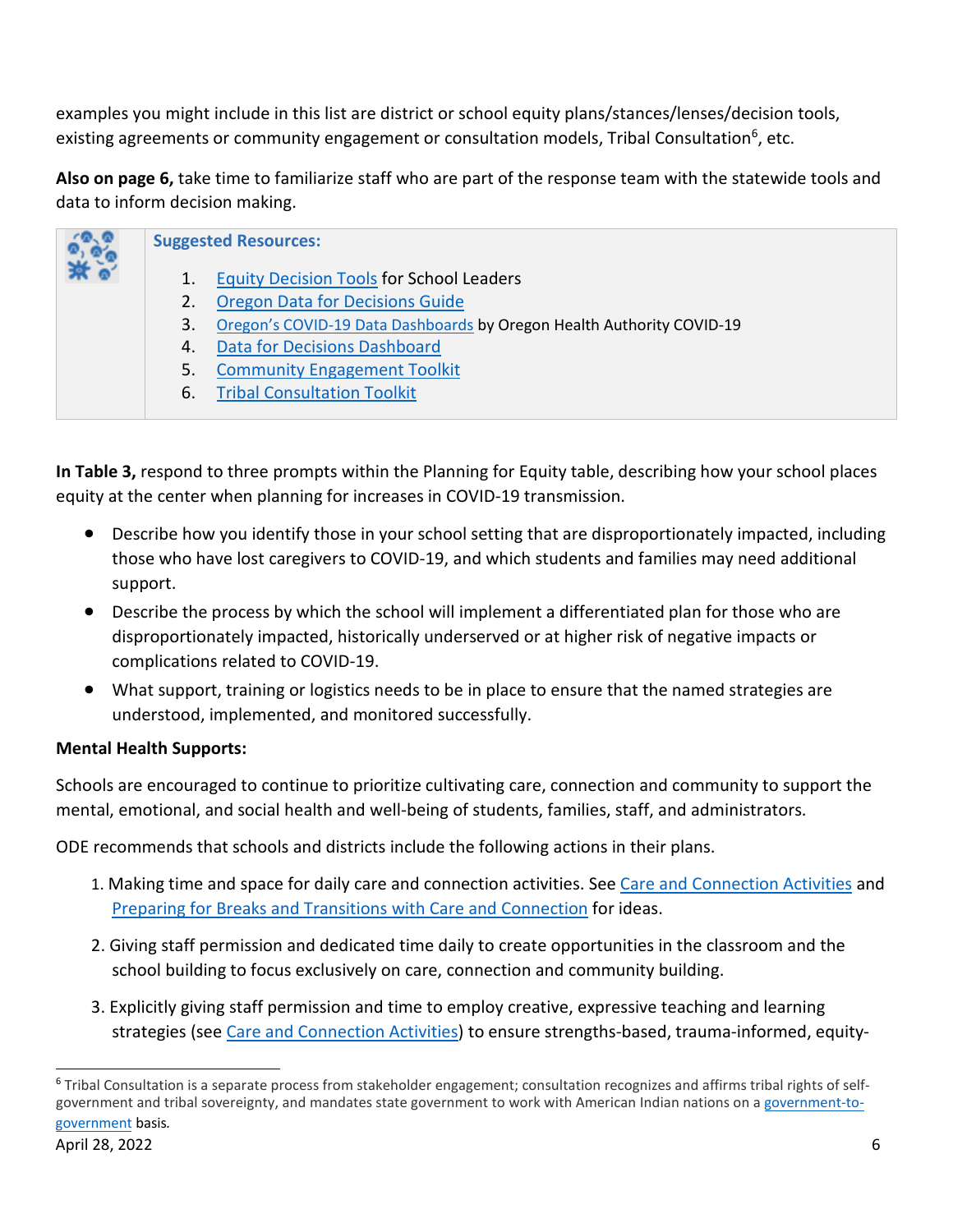centered environments where students can express their experiences and their learnings in ways that are self-directed and empowering.

4. Encouraging students and staff to make use of mental health services and supports. Providing all school community members with a comprehensive list of local resources that are visibly posted on school and district websites.

**On page 7,** identify, describe, and insert a link to existing district or school plans and tools that can be utilized in supporting student and staff wellbeing and mental health during prevention, response, and recovery from periods of increased COVID-19 transmission. Some examples you might include in this list are counseling services, means to connect with community providers to refer for services, SBHC resources, tribal resources, etc.

**On page 7,** take time to review the suggested resources offering tools and examples to build caring, connected school communities.

| <b>Suggested Resources:</b>                                                                                                                                                                                                        |  |
|------------------------------------------------------------------------------------------------------------------------------------------------------------------------------------------------------------------------------------|--|
| 1. ODE Mental Health Toolkit<br>2. Care and Connection Campaign<br>3. Statewide interactive map of Care and Connection examples<br>4. Care and Connection District Examples<br>5. Oregon Health Authority Youth Suicide Prevention |  |

**In Table 4,** respond to four prompts within the Planning for Mental Health Supports table, describing or identifying ways your school prioritizes cultivating care, connection and community for students, staff, and community members.

- Describe how you will devote time for students and staff to connect and build relationships.
- Describe how you will ensure ample class time, and private time if needed, for creative opportunities that allow students and staff to explore and process their experiences.
- Describe how you will link staff, students and families with culturally relevant health and mental health services and supports.
- Describe how you will foster peer/student lead initiatives on wellbeing and mental health.

Schools might reference their district's Safe Return to In-Person Instruction and Continuity of Services Plan building upon those practices for the coming year.

# **Section 3. Outbreak Prevention, Response & Recovery - Implementing mitigation activities, responding to periods of increased transmission, resuming regular activities, and debriefing actions to improve the process**

Planning for and implementing proactive health and safety mitigation measures assists schools in creating a safe environment for students, staff, and community members. In the school setting, the most frequent COVID-19 risks are associated with direct contact with ill individuals or through airborne transmission.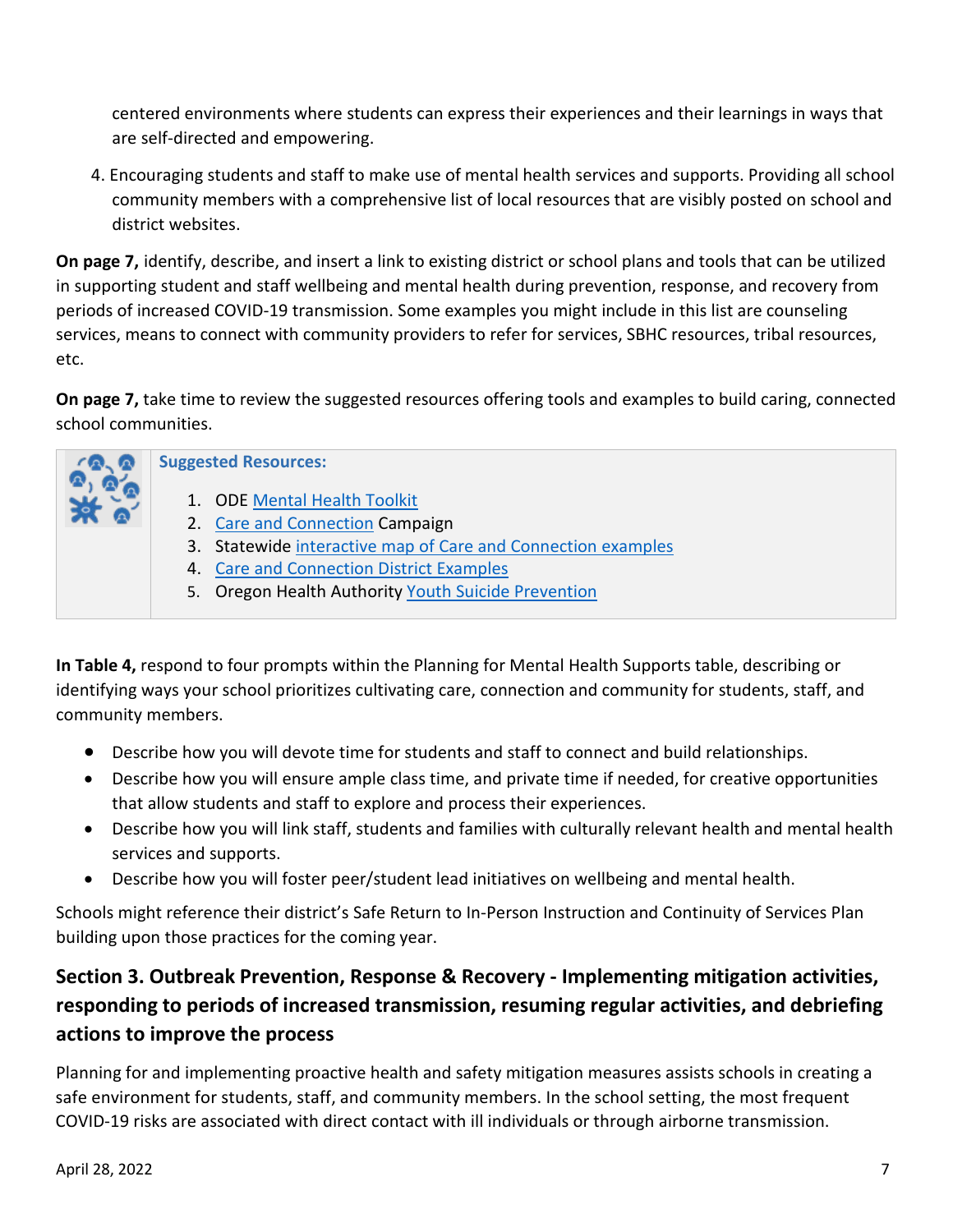Schools will utilize different mitigation measures based on COVID-19 transmission within their facilities and communities. In Section 3, teams will document their school's approach to the CDC, OHA and ODE advised health and safety measures at:

- Baseline Mitigation measures that are present all of the time.
- High COVID-19 transmission Within the community, high transmission is defined at the county level through CDC COVID-19 Community Levels. Within a school, high transmission may be defined as high absenteeism or unusual spread within a cohort (e.g., a large outbreak in a classroom).
- Gradual return Steps to gradually roll back the increased mitigating measures, incorporating lessons learned.

**On page 9,** take time to review the suggested resources and tools which offer guidance on reducing the impact of COVID-19 within a school community.



Next consider the 11 recommended layered health and safety measures and respond within the COVID-19 Mitigating Measures tables to three different prompts, describing how your school or district will implement the measures in these situations. Schools are encouraged to review their districts Safe Return to In-Person Instruction and Continuity of Services Plan and the [Ready Schools Safe Learners Resiliency Framework](https://www.oregon.gov/ode/students-and-family/healthsafety/Documents/Ready%20Schools%20Safe%20Learners%20Resiliency%20Framework%20for%20the%202021-22%20School%20Year.pdf?utm_medium=email&utm_source=govdelivery) from 2021-2022 as references.

- **In Table 5**, Baseline Measures: Describe what mitigating measures the school will implement all of the time, each and every day of the school year to reduce the spread of COVID-19 and protect in-person instruction.
- **In Table 6**, Measures During Periods of High Transmission<sup>[7](#page-7-0)</sup>: Describe what modifications the school will make to COVID-19 mitigating measures during periods of high transmission to reduce spread and protect in-person instruction. Within the community, high transmission is defined at the county level through [CDC COVID-19 Community Levels.](https://www.cdc.gov/coronavirus/2019-ncov/your-health/covid-by-county.html) Within a school, high transmission may be defined as high absenteeism or unusual spread within a cohort (e.g., a large outbreak in a classroom).

<span id="page-7-0"></span><sup>&</sup>lt;sup>7</sup> Within the community, high transmission is defined at the county level through CDC COVID-19 Community Levels. Within a school, high transmission may be defined as high absenteeism or unusual spread within a cohort (e.g., a large outbreak in a classroom). April 28, 2022 8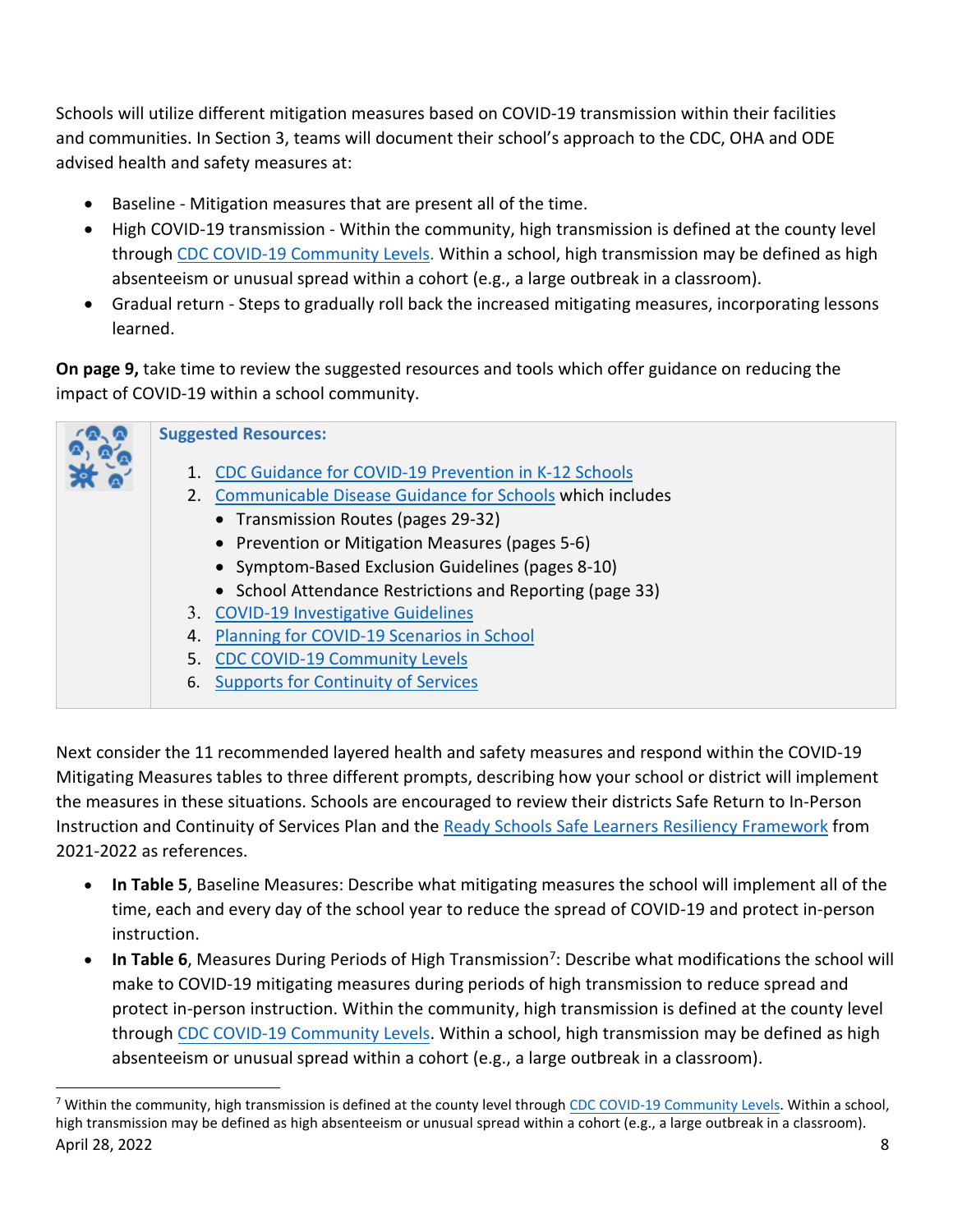$\circ$  Schools should notify their LPHA about unusual respiratory disease activity if the following absence thresholds are met and at least some students are known to have symptoms<sup>[8](#page-8-0)</sup> compatible with COVID-19:

1. At the school level: ≥ 30% absenteeism, with at least 10 students and staff absent 2. At the cohort<sup>[9](#page-8-1)</sup> level:  $\geq$  20% absenteeism, with at least 3 students and staff absent

- o Where LPHA partners can provide guidance, schools should work in collaboration. If LPHA partners are unable to provide guidance, continue to follow your planned approach during periods of high transmission in Table 6.
- **In Table 7**, Steps for Gradual Return to Baseline Response: Describe how the school will gradually return to a baseline response. Describe how the school team will decide what measure(s) should remain at an increased level which others may not, prioritizing some measure(s) over others. How does the school reduce or make permanent implementation of enhanced mitigation measures once high transmission has ended?

Some schools may have included this information within a Continuity of Operations Plan (COOP) Annex within the Continuity of Education section.

**TRAINING TOOL:** Below are guiding questions to assist schools with planning various mitigation strategies.

- COVID-19 Vaccination
	- $\circ$  When does the school communicate with students and families about vaccination effectiveness and availability? How is vaccination information distributed? When does the school offer COVID-19 vaccination clinics?
- **Face Coverings** 
	- o When does the school or district strongly recommend or require face coverings?
- Isolation
	- $\circ$  What spaces within your school are designated as isolation spaces separate from spaces where day-to-day health care is provided to students? During periods of high transmission, would these spaces be sufficient?
- Symptom Screening
	- o What is needed in order to scale up this mitigation measure?
- COVID-19 Testing
	- $\circ$  What testing programs will your school offer? Will consent for testing be collected at the beginning of the school year? Will students with symptoms be tested? Will students with exposure to cases of COVID-19 be offered exposure testing during periods of high transmission?
	- o How will the school increase testing, if needed?
- Airflow and Circulation

<span id="page-8-0"></span><sup>&</sup>lt;sup>8</sup> Primary COVID-19 symptoms include cough, temperature of 100.4o F or higher or chill, shortness of breath or difficulty breathing, new loss of taste or smell. Non-primary COVID-19 symptoms include fatigue, muscle or body aches, headache, sore throat, nasal congestion or runny nose, nausea or vomiting, diarrhea.

<span id="page-8-1"></span> $9$  Cohorting refers to establishing a consistent group of students that stays together for a significant portion of the school day. Examples include stable mealtime cohorts, classrooms, table groups, lunch bunches, and other group situations. Cohorts should be as small as feasible to minimize exposure.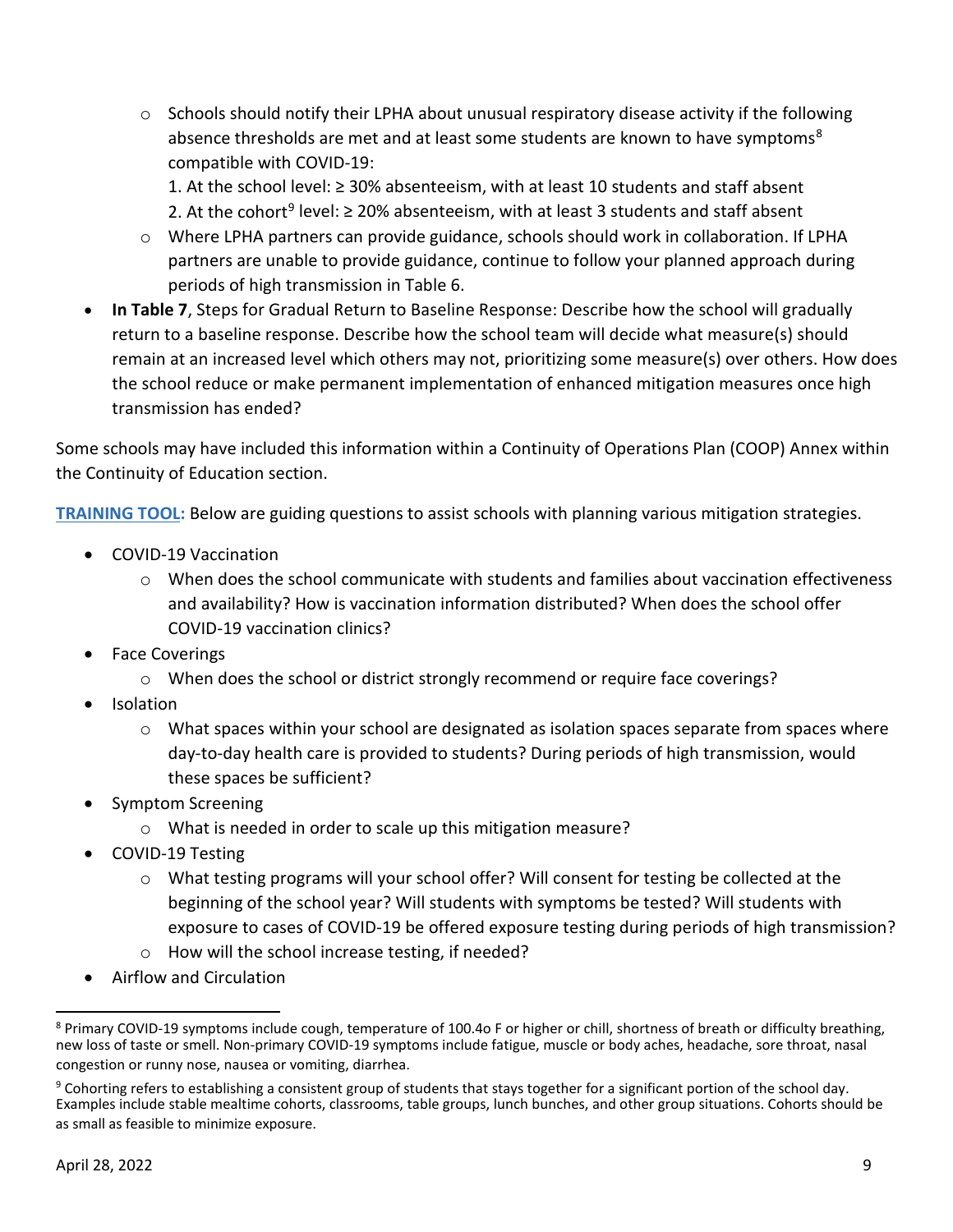- o When will strategies to increase natural ventilation be needed?
- $\circ$  What is the planned cleaning schedule of the HVAC conditioning system filtration.
- Cohorting
	- o What is the process by which cohorts may be notified when cases of COVID-19 occur?
	- $\circ$  What is the process by which attendance logs and seating charts are easily accessible to determine who may have been exposed?
	- $\circ$  How will cohorts be created so that all students (including those protected under ADA and IDEA) maintain access to general education, grade-level academic content standards, and peers?
- Physical Distancing
	- $\circ$  What are strategies to increase physical distancing throughout the school day? When would these strategies be utilized?
- Hand Hygiene
	- o How will handwashing and use of hand sanitizer be taught at the school?
	- o How are school expectations of students and staff to maintain good handwashing practices communicated and taught?
	- $\circ$  How and when is the school creating time and space for hand hygiene during the day?
- Cleaning and Disinfecting
	- o When will enhanced cleaning occur?
- Training and Public Health Education
	- $\circ$  When will training/practicing the plan be scheduled for staff during the school year?
- Others
	- o At what point is in-person learning unable to be maintained?
	- $\circ$  What is the plan for educational continuity should in-person learning be suspended for health or safety reasons?

#### **PRACTICING PLAN TO IMPROVE PROCESS**

Training exercises are essential to preparedness ensuring individuals understand their role in a communicable disease event. Exercises can also help identify gaps in the planning, thereby building upon and strengthening the plan over time. Communicating the plan to school staff is just the initial step in preparation. Schools, districts, and ESDs should schedule time to practice or exercise this plan annually at a minimum, and again when any revisions are made to the plan. The plan, or component(s) of the plan, can be tested through conversations, reviewing, and working through scenarios, debriefing use of the plan or other activities.

**TRAINING TOOL:** Below are four scenarios your team can walk through to practice the COVID-19 Management Plan from roles and responsibilities, centering equity, mental health supports and responding to increase COVID-19 transmission.

Scenario 1: Multiple members of the school administration, including the principal and vice principal are feeling ill at school with a sore throat, stuffy nose, and cough. The principal goes into the isolation room, completes a BinaxNOW test and is positive. Now what?